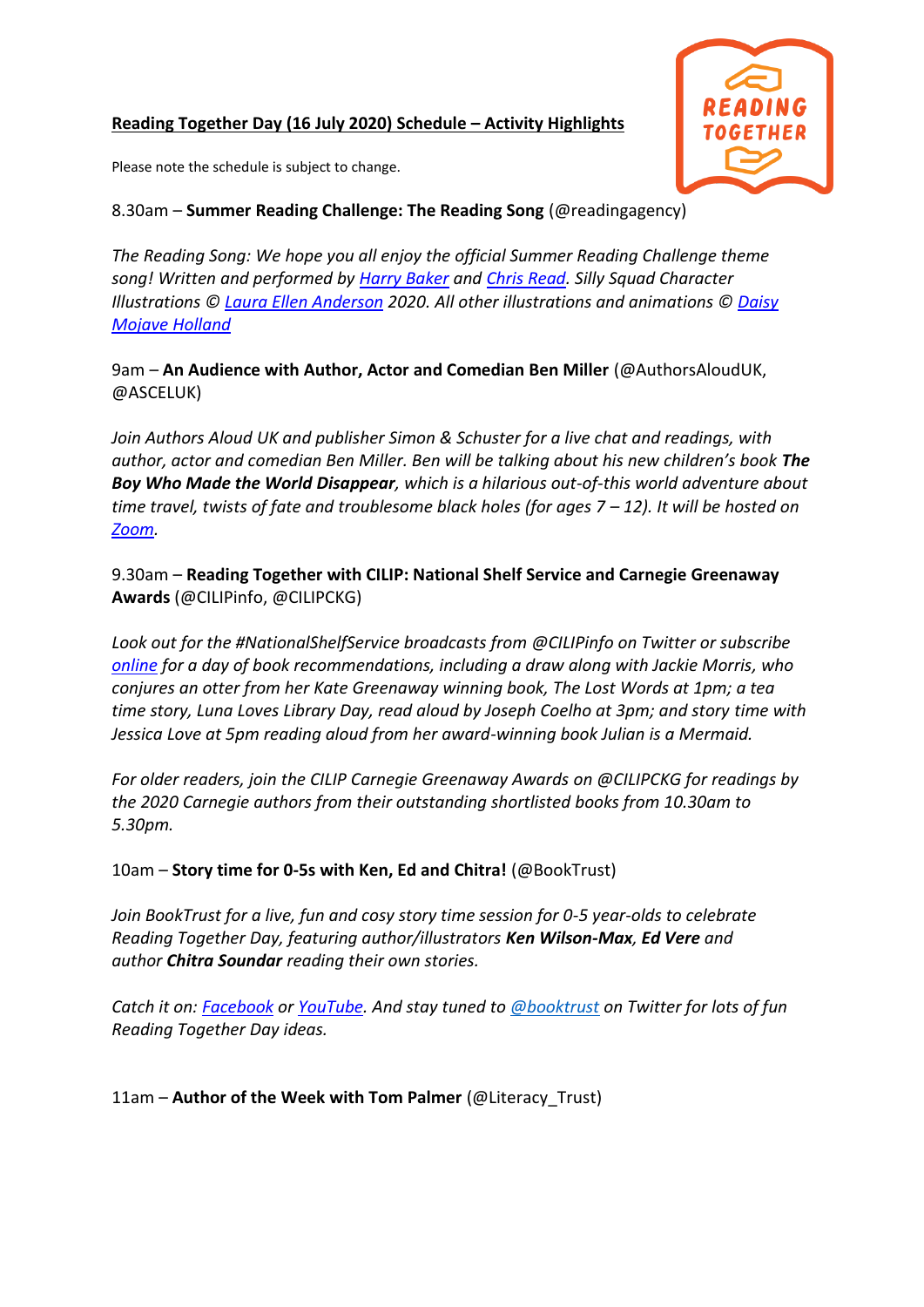*The National Literacy Trust has teamed up with the Premier League and award-winning children's author Tom Palmer to bring children and families exciting football-themed reading activities, videos and free ebooks to [enjoy together at home.](https://literacytrust.org.uk/family-zone/)*



#### **Zone In**

*Check out the National Literacy Trust's [Zone In,](https://literacytrust.org.uk/family-zone/zone-in/) a space for young people aged 13+ to access reading challenges, author exclusives and free audiobooks.*

# 12pm – **School Library Association** (@SLA)

*We're starting with Smriti Halls talking about books and then making available our recent 'Representation for all: diverse books for children' webinar for library staff, teachers and parents, followed by videos from SLA staff, supporters and volunteers reading from Anna Gain and the Same Sixty Seconds by Guy Bass and Toad Attack by Patrice Lawrence. There'll also be booklists, reading tips and a free webinar on 17 July to hear about the Summer Reading Challenge and some new research.*

### 1.40pm – *The Doves of Damascus* **by Ftoun Abou Kerech, read by Sir Nicholas Serota** (@ace\_national)

*Sir Nicholas Serota from Arts Council England will read The Doves of Damascus by Ftoun Abou Kerech, from England: Poems from a School edited by Kate Clanchy.*

# 2pm – **Take part in the Launch of Cathy Cassidy's new book** *Forever Phoenix* (@AuthorsAloudUK, @ASCELUK)

Have you always wanted to ask your favourite writer best-selling author Cathy Cassidy a question? Then this is your chance to join Authors Aloud UK and Penguin Random House publisher and be part of the live launch for her book *Forever Phoenix.* Cathy is the author of the popular Chocolate Box Girls and the Lost and Found series. She will be talking about her book, reading extracts from it, sharing her tips for writing stories and answering your questions (for ages  $8 - 14$ ). It will be hosted on [Zoom.](https://tinyurl.com/y9lyod8k)

# 2.30pm – **Reading Tips from the Department for Education** (@educationgovuk)

The Department for Education will provide you with tips for reading together with children.

# 3pm – **Read with Pearson** (@Pearson\_UK)

*Join Pearson for a live YouTube event on Reading Together Day and explore how reading can be a truly enjoyable experience for children and young adults. We'll be exploring how reading aloud can help build vocabulary from early years right the way through to adulthood, with curriculum expert, Mary Myatt. We'll be taking a look at all of the ways in which books can be engaging and enjoyable for readers with children's writer, Andy Stanton*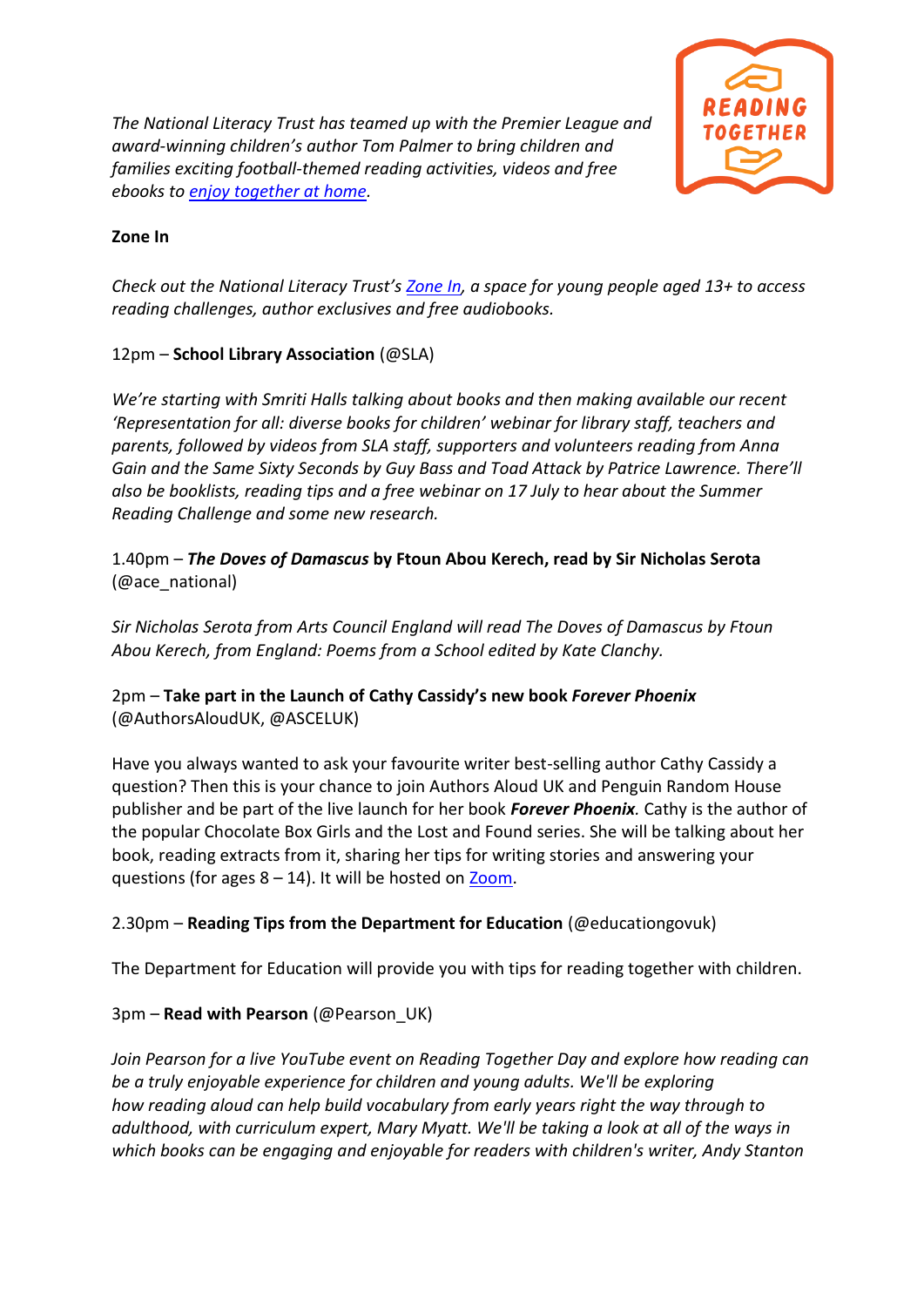*and author, SF Said, who will be taking us through some of the books that he has enjoyed reading the most and how they inspired him to become a writer.*



*The event will be hosted live at 3pm on the [Pearson UK Learning YouTube Channel](https://www.youtube.com/user/PearsonPrimary)*.

### 4pm – **Join World Book Day for story-sharing fun for all ages** (@WorldBookDayUK)

*Celebrate reading together with lovely video stories for under 5s, fun booky quizzes, free audiobooks, masterclasses from your favourite authors and illustrators and our Power Book recommendations for young adults.*

### 5pm – **The benefits of family reading in and out of lockdown** (@DCMS)

*Read a blog post from DCMS and The Reading Agency presenting new research findings on children's reading during lockdown and the importance of family influences.*

### 5.30pm – **Reading Treasure Hunt** (@OpenUni\_RfP)

*Join The Open University to celebrate reading in all its diversity! Reading for pleasure involves books and so much more. Hunt for Reading Treasures (online and print) with members of your household and wider family, then share your hoard! #ReadingTreasure Instructions for the Treasure Hunt can be found [online.](https://bit.ly/RfPHome)* 

6.15pm – **Reading Tips from Coram Beanstalk** (@beanstalkreads)

*Coram Beanstalk is here to provide you with tips to help your family to read together all summer long.* 

# *6.30pm -* **Say Goodnight with Dolly!** (@dollyslibrary)

Join Dolly Parton as she shares some of her favourite stories for under-fives from the Imagination Library.

*Dolly created the Imagination Library as a tribute to her dad. She felt in her heart that his inability to read probably kept him from fulfilling all of his dreams. Which is why inspiring children to love reading became her mission. In the UK we have sent over half a million books every year, and during lockdown we have sent over 160,000 to families across the country. She says, "Reading together is just a wonderful thing to do, and it's so important. That's why I've made Goodnight With Dolly. I think it is pretty clear that now is the time to share a story and to share some love."*

*Reading with children right from the start has a massive impact on their development. It's never too early to start! On our website you will find helpful reading tips and activities for preschool children and all 10 Goodnight with Dolly videos to enjoy - no matter your age!*

7pm – **Reading as a Family: Top tips for Reading Together** (@readingagency, @Parentkind)